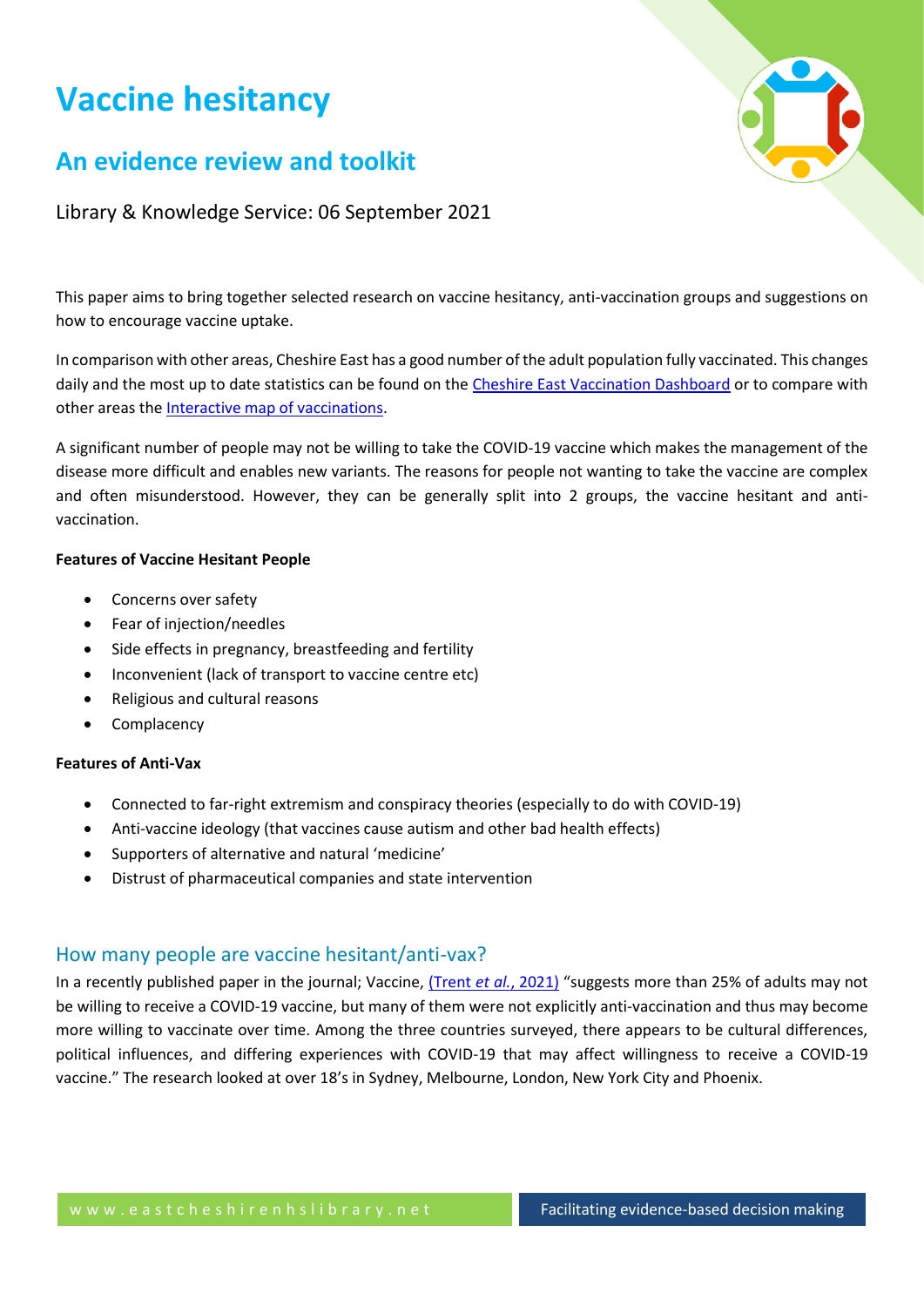## Distinguishing between the groups

Writing in the Lancet [\(Burgess](https://www.thelancet.com/journals/lancet/article/PIIS0140-6736(20)32642-8/fulltext) *et al.*, 2021) say "From the outset it is important to distinguish between people wholly opposed to vaccination (anti-vaxxers) and individuals with limited or inaccurate health information or who have genuine concerns and questions about any given vaccine, its safety, and the extent to which it is being deployed in their interests before accepting it (vaccine hesitancy). In conflating and problematising the spectrum of those who do not accept vaccination, authorities might further erode trust and confidence, thereby exacerbating rather than resolving the factors underlying vaccine hesitancy.

The UPTAKE study (*[The UPTAKE study: a cross-sectional survey examining the insights and beliefs of the UK population](https://bmjopen.bmj.com/content/11/6/e048856)  on COVID-19 vaccine uptake and hesitancy | BMJ Open*, no date) "emphasises policies targeting the needs of increased participation from the BAME community, young people and those with no diagnosed health conditions to uptake approved COVID-19 vaccines. This will allow the UK to effectively reach population immunity thresholds nationwide and in controlling further outbreaks of this rapidly spreading disease. Widespread vaccine uptake will be a crucial turning point in rebuilding the nation's social, health and financial losses from this unprecedented pandemic."

The OCEANS-III Randomised controlled trial [\(Freeman](https://www.thelancet.com/pdfs/journals/lanpub/PIIS2468-2667(21)00096-7.pdf) *et al.*, 2021) looked at the effects of different types of written vaccination information on COVID-19 vaccine hesitancy in the UK. There is some really rich data in this paper including age, ethnicity, socio-economic and education. It found that; "In the approximately 10% of the population who are strongly hesitant about COVID-19 vaccines, provision of information on personal benefit reduces hesitancy to a greater extent than information on collective benefits. Where perception of risk from vaccines is most salient, decision making becomes centred on the personal. As such, messaging that stresses the counterbalancing personal benefits is likely to prove most effective. The messaging from this study could be used in public health communications. Going forwards, the study highlights the need for future health campaigns to engage with the public on the terrain that is most salient to them."

## Reasons and common factors for these views

An article from 2020 (*[The Anti-Vaccine Movement in 2020 | Office for Science and Society -](https://www.mcgill.ca/oss/article/covid-19-pseudoscience/anti-vaccine-movement-2020) McGill University*, 2020) finds that "Interviews with Australian parents who reject vaccines revealed they see themselves as virtuous but oppressed, and vaccinators are perceived as an ["Unhealthy Other"](https://www.sciencedirect.com/science/article/pii/S0264410X1830149X). Those who reject vaccines may have a skewed perception of the risks posed by them and the diseases they prevent, with [some evidence](http://publichealth.jmir.org/2018/1/e7/) showing that Internet searches may increase the perception that childhood vaccines are risky. And a [large investigation](https://psycnet.apa.org/doiLanding?doi=10.1037%2Fhea0000586) into the antivaccination phenomenon, conducted in 24 countries by a team at the University of Queensland, revealed a strong pattern: people who reported more conspiratorial beliefs tended to be more anti-vaccine. This association was particularly strong in Western nations, like Canada and the U.S. Next in line was the link between anti-vaccination attitudes and the resistance to having their freedom taken away from them. The authors report that "more conservative participants also had stronger antivaccination attitudes." What was not linked to antivaxx beliefs was education"

The take home message from the article is:

- Even though well-known parts of the anti-vaccine movement are on the political left, anti-vaccine sentiment is more pronounced on the right
- There is a strong association between anti-vaccination and belief in conspiracy theories and a significant link between anti-vaccination and the resistance to having your freedom taken away from you

w w w . e a s t c h e s h i r e n h s l i b r a r y . n e t Facilitating evidence-based decision making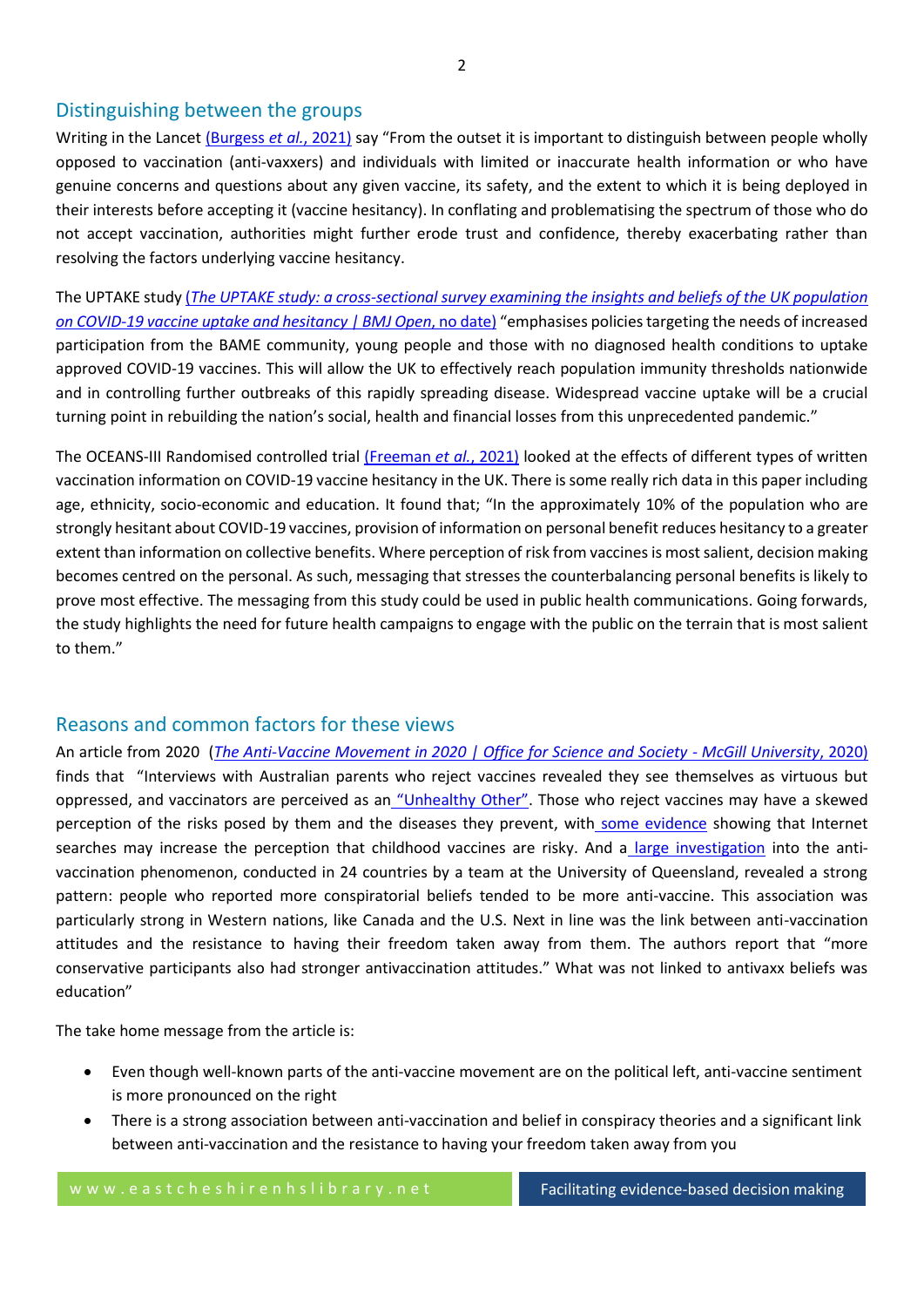• Anti-vaccine Facebook users, although relatively small in numbers, have been very successful at spreading their message on the platform, which has facilitated their fraternization with other conspiracy theorists.

[\(Pullan and Dey, 2021\)](https://www.ncbi.nlm.nih.gov/pmc/articles/PMC7936546/) draw attention to the continued online anti-vaccination presence by using Google trends. It finds that "throughout the pandemic the search interest in a coronavirus vaccine has increased and remained high throughout. Peaks are found when public declarations are made, the case number increases significantly, or when vaccine breakthroughs are announced"

Psychological characteristics associated with COVID-19 vaccine hesitancy and resistance in Ireland and the United Kingdom were studies by [\(Murphy](https://www.nature.com/articles/s41467-020-20226-9) *et al.*, 2021) In this data rich paper, they looked at psychological indicators/reasoning such as analytical/reflective reasoning, control, altruism, conspiracy beliefs, paranoia, religious beliefs, trust in institutions, authoritarianism, social dominance and attitude towards migrants. There are some nice graphs in this paper which may be useful in presentations.

Trust in government and other institutions is also an issue[, \(Jennings](http://europepmc.org/article/MED/34204971?singleResult=true) *et al.*, 2021) note that "Trust is a core predictor, with distrust in vaccines in general and mistrust in government raising vaccine hesitancy. Trust in health institutions and experts and perceived personal threat are vital, with focus groups revealing that COVID-19 vaccine hesitancy is driven by a misunderstanding of herd immunity as providing protection, fear of rapid vaccine development and side effects, and beliefs that the virus is man-made and used for population control. In particular, those who obtain information from relatively unregulated social media sources—such as YouTube—that have recommendations tailored by watch history, and who hold general conspiratorial beliefs, are less willing to be vaccinated."

There is a wealth of emerging evidence on the complexities of vaccine hesitancy so if you would like a further evidence search please ask the Library on [ecn-tr.stafflibrary@nhs.net.](mailto:ecn-tr.stafflibrary@nhs.net)

## Toolkit

## General

### **COVID-19: vaccination case studies**

A series of case studies on the roll out of the COVID-19 vaccinations.

Local Government Association

[https://www.local.gov.uk/our-support/coronavirus-information-councils/covid-19-good-council-practice/covid-19](https://www.local.gov.uk/our-support/coronavirus-information-councils/covid-19-good-council-practice/covid-19-vaccination) [vaccination](https://www.local.gov.uk/our-support/coronavirus-information-councils/covid-19-good-council-practice/covid-19-vaccination)

(Razai *et al.*[, 2021\)](https://journals.sagepub.com/doi/full/10.1177/01410768211018951) suggest using the 5 C's to tackle behavioural and sociodemographic factors, there is also a nice infograph.

- **Confidence:** the person's trust in the vaccines efficacy and safety, the health services offering them, and the policy makers deciding on their rollout
- **Complacency**: whether or not the person considers the disease itself to be a serious risk to their health
- **Calculation:** the individual's engagement in extensive information searching to weigh up the costs and benefits
- **Constraints (or convenience):** how easy it is for the person in question to access the vaccine
- **Collective responsibility:** the willingness to protect others from infection, through one's own vaccination

w w w . e a s t c h e s h i r e n h s l i b r a r y . n e t Facilitating evidence-based decision making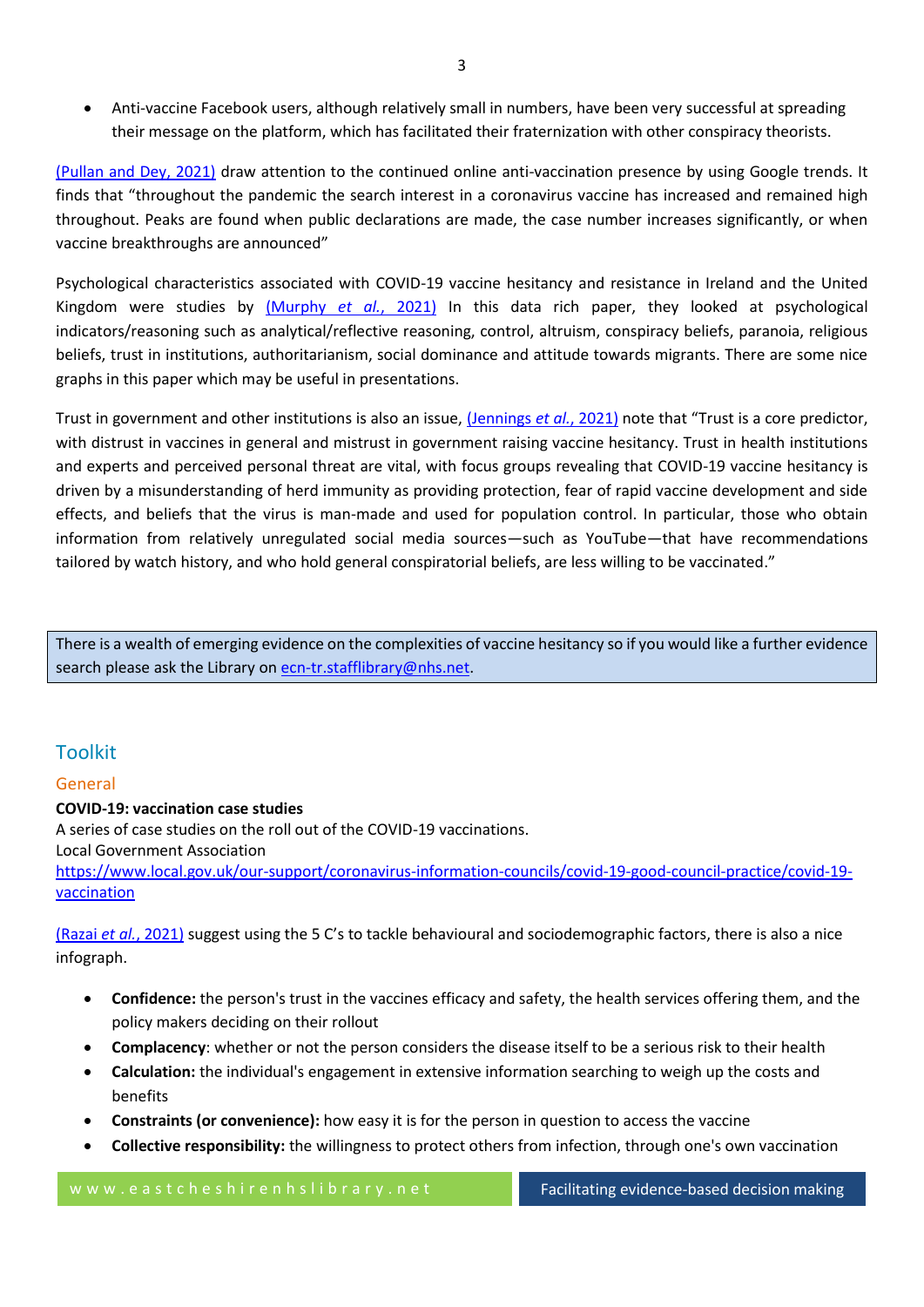#### Pregnancy, breastfeeding and fertility

To address the fears of women who are pregnant, breastfeeding or hoping to get pregnant, The Royal College of Obstetricians & Gynaecologists key messages are:

- COVID-19 vaccines are recommended in pregnancy. Vaccination is the best way to protect against the known risks of COVID-19 in pregnancy for both women and babies, including admission of the woman to intensive care and premature birth of the baby
- Women may wish to discuss the benefits and risks of having the vaccine with their healthcare professional and reach a joint decision based on individual circumstances. However, as for the non-pregnant population, pregnant women can receive a COVID-19 vaccine even if they have not had a discussion with a healthcare professional.
- You should not stop breastfeeding in order to be vaccinated against COVID-19.
- Women trying to become pregnant do not need to avoid pregnancy after vaccination and there is no evidence to suggest that COVID-19 vaccines will affect fertility.

All information can be found on their information page: [https://www.rcog.org.uk/en/guidelines-research](https://www.rcog.org.uk/en/guidelines-research-services/coronavirus-covid-19-pregnancy-and-womens-health/covid-19-vaccines-and-pregnancy/)[services/coronavirus-covid-19-pregnancy-and-womens-health/covid-19-vaccines-and-pregnancy/](https://www.rcog.org.uk/en/guidelines-research-services/coronavirus-covid-19-pregnancy-and-womens-health/covid-19-vaccines-and-pregnancy/)

#### Vulnerable patients

The following websites provide advice for encouraging vaccine uptake in vulnerable patients and hard to reach groups:

**Increasing uptake of vaccinations for vulnerable groups of patients**  Royal College of General Practitioners *Last modified: Tuesday, 27 July 2021* <https://elearning.rcgp.org.uk/mod/page/view.php?id=11930>

**COVID-19 vaccine programme Maximising vaccine uptake in underserved communities: a framework for systems, sites and local authorities leading vaccination delivery** NHS England *26 March 2021* [https://www.england.nhs.uk/coronavirus/wp-content/uploads/sites/52/2021/03/C1226-maximising-vaccine](https://www.england.nhs.uk/coronavirus/wp-content/uploads/sites/52/2021/03/C1226-maximising-vaccine-uptake-in-underserved-communities-a-framework-.pdf)[uptake-in-underserved-communities-a-framework-.pdf](https://www.england.nhs.uk/coronavirus/wp-content/uploads/sites/52/2021/03/C1226-maximising-vaccine-uptake-in-underserved-communities-a-framework-.pdf)

**Better access to healthcare for Gypsy, Roma and Traveller communities is key to increasing vaccination rates: research makes five recommendations** National Institute for Health Research *Published on 11 May 2021* [https://evidence.nihr.ac.uk/alert/better-access-healthcare-gypsy-roma-traveller-communities-key-increasing](https://evidence.nihr.ac.uk/alert/better-access-healthcare-gypsy-roma-traveller-communities-key-increasing-vaccination-rates/)[vaccination-rates/](https://evidence.nihr.ac.uk/alert/better-access-healthcare-gypsy-roma-traveller-communities-key-increasing-vaccination-rates/)

**How to tackle vaccine hesitancy amongst BAME groups.**  Oxford Vaccine Group. *19th March 2021* <https://www.ovg.ox.ac.uk/news/covid-19-how-to-tackle-vaccine-hesitancy-among-bame-groups>

w w w . e a s t c h e s h i r e n h s l i b r a r y . n e t Facilitating evidence-based decision making